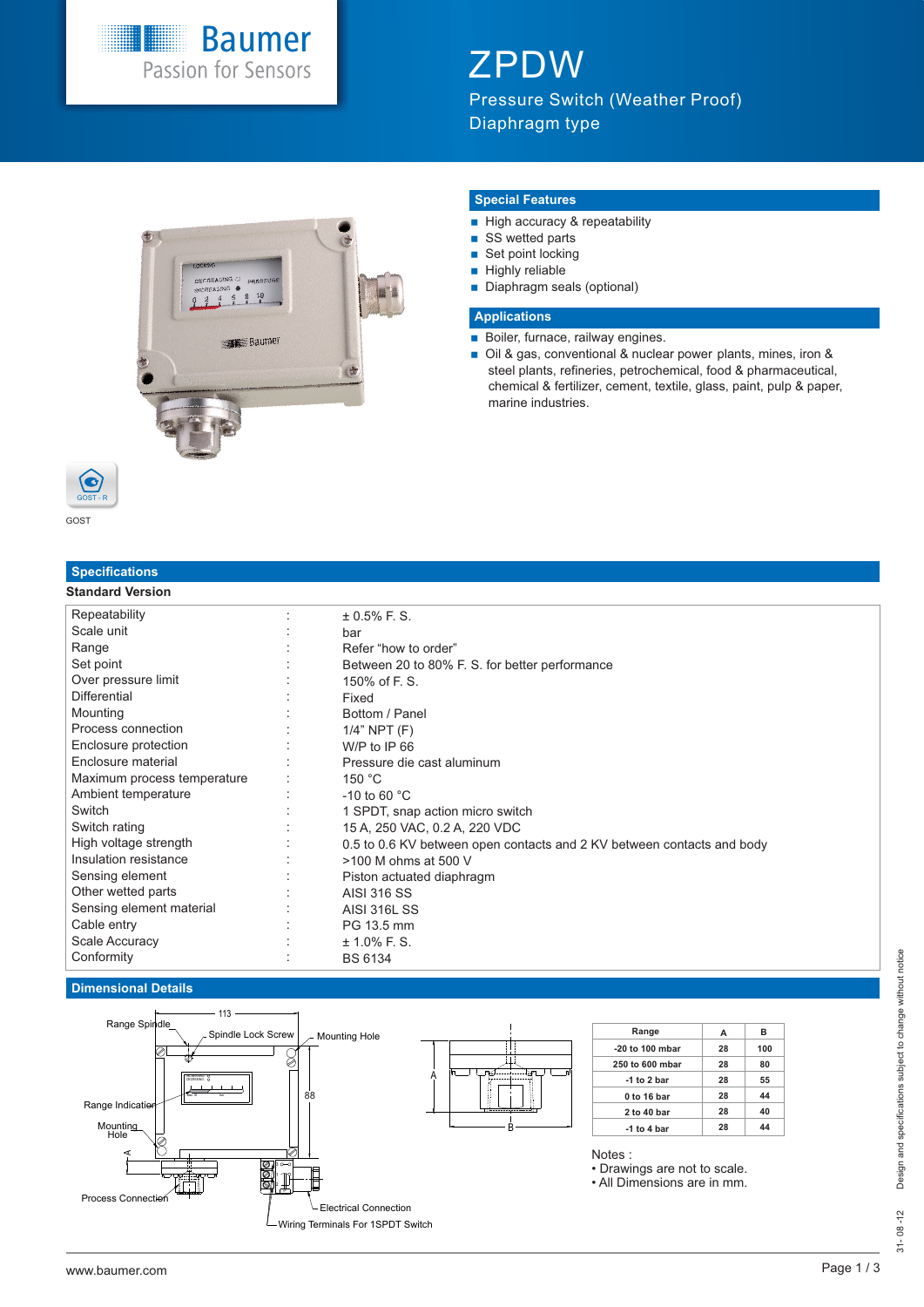

# Pressure Switch (Weather Proof) Diaphragm type

#### **Switch Description Code DC Rating (Inductive) AC Rating (Resistive) Available on 2 SPDT Available on 1 SPDT GPL AC Rating** Low dead band and fixed 15 A 250 V 2 A 24 V 2 A 24 V Fixed differential of Fixed differential of 0.4 A 110 V 0.4 A 110 V 2PD, ZPP, ZDD 0.2 A 220 V 0.2 A 220 V Standard dead band 15 A 250 V 6 A 24 V 5 A 24 V Fixed differential of Fixed differential of SA 24 V 7PD 7PD 7PD 7PD 7PP 7DD 0.5 A 110 V 0.05 A 110 V ZPD, ZPP, ZDD ZPD, ZPP, ZDD  $0.25A220V 0.03A220V$ **GPH GPA GPG** Adj. differential micro 15 A 250 V Adj. differential of Adjustable differential switch **Example 2018 State 2018** *ZPD, ZPP, ZDD* of ZPD, ZPP, ZDD Gold plated contact 1 A 125 V 0.5 A 28 V Fixed differential of Fixed differential of ZPD, ZPP, ZDD | ZPD, ZPP, ZDD Environmentally sealed 15 A 250 V 0.4 A 125 V Fixed differential of Fixed differential of Fixed differential of silver contact silver contact and a structure of the contact  $ZPD$ ,  $ZPD$ ,  $ZPD$ ,  $ZPD$ ,  $ZPD$ ,  $ZPD$ ,  $ZPD$ **SES SEG HSS HSG** Environmentally sealed 1 A 28 V Fixed differential of Fixed differential of Fixed differential of Fixed differential of  $ZPD$ . ZPD. ZPP. ZDD silver contact  $\overline{ZPD}$ ,  $\overline{ZPD}$ ,  $\overline{ZPD}$ ,  $\overline{ZPD}$ ,  $\overline{ZPD}$ ,  $\overline{ZPD}$ ,  $\overline{ZPD}$ ,  $\overline{ZPD}$ ,  $\overline{ZPD}$ ,  $\overline{ZPD}$ ,  $\overline{ZPD}$ ,  $\overline{ZPD}$ ,  $\overline{ZPD}$ ,  $\overline{ZPD}$ ,  $\overline{ZPD}$ ,  $\overline{ZPD}$ ,  $\overline{ZPD}$ ,  $\overline{ZPD}$ ,  $\overline{ZPD}$ Hermetically sealed  $4 A 230 V$  3 A 28 V 2 A 24 V Fixed differential of Fixed differential of silver plated **EXECUTE:**  $\begin{array}{|c|c|c|c|c|c|}\n\hline\n\text{2PD, ZPD, ZPP, ZDD} & \text{ZPD, ZPP, ZDD}\n\hline\n\end{array}$ Hermetically sealed 1 A 125 V NA NA Fixed differential of Fixed differential of pold plated and plated and plated and  $\frac{1}{2}$  TeD. ZPD. ZPD. ZPD. ZPP. ZDD **Micro Switch Rating Sensing Element Material BN** BUNA **TF** TEFLON **SL** AISI 316L SS (Standard) **VT** VITON **HC** HASTELLOY C **MO** MONEL **Type of Micro Switch 1S** 1 SPDT **2S** 2 SPDT **1D** 1 DPDT **Differential F** Fixed (standard) **A** Adjustable **Chamber Material MO** Monel **HC** Hastelloy C **C6** AISI 316 SS (Standard) **SL** AISI 316L SS **AL** Aluminum\* (\*Ranges 5 mbar to 600 mbar only) **Note :**  Fixed :  $1$  SDDT =  $3$  to  $5\%$  F.S. 2 SPDT = 4.5 to 7.5% F.S. 1 DPDT =  $4.5$  to  $7.5\%$  F.S. **Note :**  Adjustable :  $1$  SPDT = 5 to  $12.5\%$  F.S. 2 SPDT = 7.5 to 19% F.S. 1 DPDT = 7.5 to 19% F.S. **Basic Model Range** -20 to 20 -40 to 40 -1 to 2 0.5 to 5 3 to 20 **Range (mbar) WC20 WC40 WC01 W005 W020 Ordering Code** 5 to 60 10 to 100 25 to 250 40 to 400 60 to 600 **Range (mbar) W060 W100 W250 W400 W600 Ordering Code** -0.5 to 0.5 -1 to 1 -1 to 2 -1 to 4  $-1$  to  $0$ **Range (bar) C005 C011 C012 C014 V001 Ordering Code P001 P002 P004 P006 P010 Ordering Code P016 P025 P032 P040 Ordering Code** 0.1 to 1 0.2 to 2 0.4 to 4 0.6 to 6 1 to 10 **Range (bar)** 1 to 16 2 to 25 2 to 32 2 to 40 **Range (bar)** Note : Other equivalent scale units like kg/cm<sup>2</sup>, kPa, MPa, psi, mmWC etc can be provided on request. **How To Order Example**

DPDT Micro switch 10 A 125 V 0.2 A 250 V Fixed & adjustable NA

gold plated ZPD, ZPP, ZDD ZPD, ZPP, ZDD HDC High DC rating 10 A 125 V 10 A 125 V 6 A 125 V Fixed differential of Fixed differential of

> differential of ZPD, ZPP, ZDD

ZPD, ZPP, ZDD ZPD, ZPP, ZDD

31- 08 -12 Design and specifications subject to change without notice Design and specifications subject to change without notice  $\frac{1}{2}$ 08-

 $31$ -

**DPD**

High DC rating

ZPDW

**XXXX** 

XX

XX

X

XX

XXX